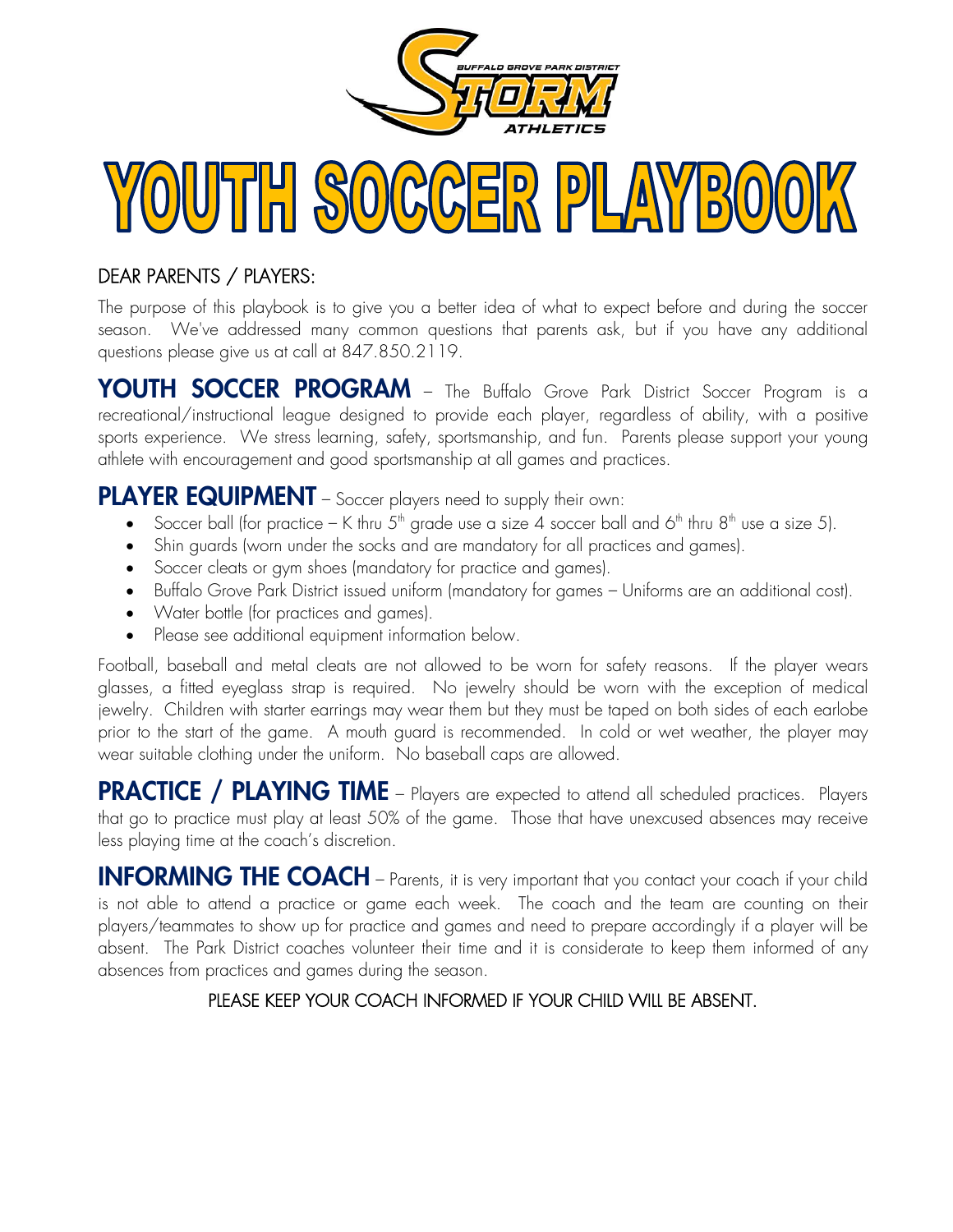CONFLICTS – If your son/daughter is planning on participating in other activities, you may experience practice and game conflicts throughout the season. It has proven to be very difficult for our coaches to make practice and game time decisions for players that are busy in other activities. It also puts unneeded pressure on the young athlete in regards to team loyalty and commitment. If you have further questions concerning this situation, please contact the Soccer Department at 847.850.2121.

PRACTICES - GAMES - MAKEUPS - Practice days are assigned based on the information you provided at registration, but the Park District cannot guarantee you will be placed on one of the practice nights you requested. Please contact the Park District by the assigned date on your receipt if you have any changes in your child's practice day request. We will make those changes on your registration form. After the deadline, if your child is placed on a practice night that you circled on the registration form you may not be able to change the night of your child's practice. Your coach will provide team game and practice schedules and other specific team information that you will need. Practices are scheduled to begin any time after the head coaches meeting. Games will be played on both Saturdays and Sundays throughout the season. The season is 8 games. There might be weekends where teams have more than one game to fit them all in. If there is bad weather, games may be canceled rescheduled by Park District staff. Rescheduled game dates/times will be emailed to coaches and posted on the park district website.

GAME DAYS / EVENING GAMES – Games are scheduled at Willow Stream Park and Buffalo Grove High School (6<sup>th</sup> – 8<sup>th</sup> grade). Because of the number of players/teams in this program, games for all grade divisions will be scheduled on Saturday OR Sunday and possibly Saturday AND Sunday depending on the number of teams in each division and number of weeks in the season. Saturday games begin as early as 9 am and could go as late as 3 pm. Sunday games begin as early as 1 pm and go as late as 6 pm. Night games will also be scheduled during the week at Buffalo Grove High School for teams in the 6<sup>th</sup>,  $7^{\text{th}}$  & 8<sup>th</sup> grade division and at Willow Stream Park for grades K – 8. All teams will play an eight-game season.

GAME FIELD LOCATIONS – All games are played at Willow Stream Park or Buffalo Grove High School. Each field (at Willow Stream Park) is designated a color, which is painted on the upper back supports of each goal. Your game schedule will include what color field your child's games are played on. There is also a directional map in the information kiosk located near the main entrance of the park, at Shelter #1.

GAME CONDITIONS – Sometimes the weather doesn't cooperate and the Park District must determine the status of games. Games are rarely played in perfect weather. There will be some days that we must play in cold, windy, snowy and rainy conditions. Please call the Rainout Hotline 847.235.6857 Ext: 5 if you are uncertain about the weather and field conditions. Games may be delayed, canceled for the day or canceled for the entire weekend. The rainout hotline is updated on game days only (when inclement weather is in the area). You can also register for email and text alerts by visiting bgparks.org or by downloading the App Rainoutline.com (search Buffalo Grove Park District).

TEAM SELECTION – The Soccer Coordinator selects players for each team based on their previous experience, days available for practice, and (if rated) skill evaluation from previous season(s). Teams are redrafted each season. Coaches are not allowed to "draft" their own players. Each Head Coach is allowed to choose up to TWO assistant coaches per team. The Assistant Coach's child will automatically be placed on the Head Coach's team.

UNIFORMS – All players must wear a Buffalo Grove Park District issued uniform for games. Players are NOT allowed to play without wearing the correct uniform.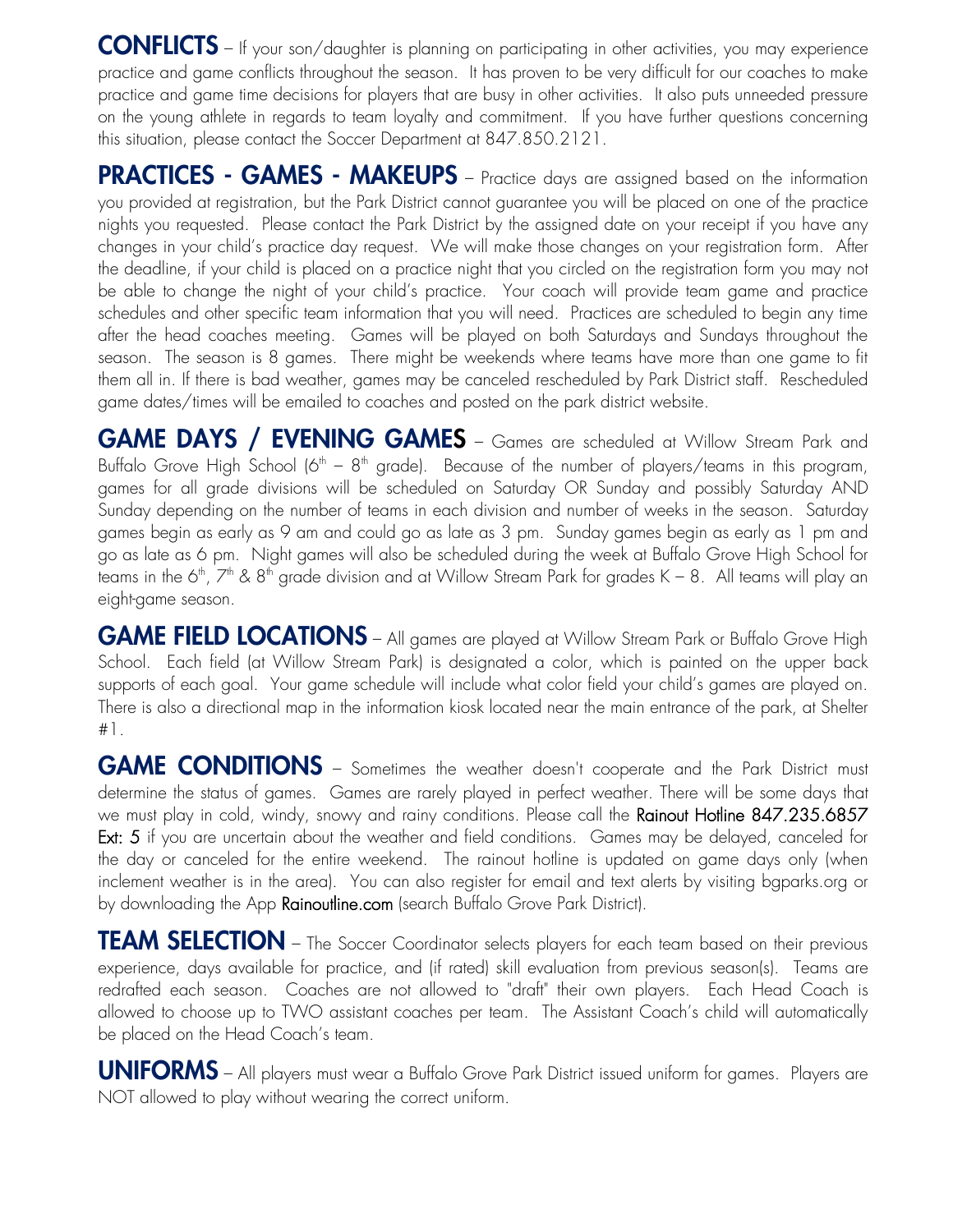PICTURE DAY - Pictures will be taken by TOTAL IMAGE PHOTOGRAPHICS of Grayslake, IL at the Alcott Center. Pictures are always "optional" but we encourage each family to consider this colorful keepsake of the season. Total Image Photographics will mail the schedule for picture day to the coaches and the coaches will inform you of the exact time your team pictures will be taken.

PARENTS RESPONSIBILITY - We hope that all parents take an active interest in their child's soccer season. You are welcome to attend all practices and games. Cheer on your team. Please exhibit good sportsmanship and proper behavior at all times. Remember that this is their game, and win or lose; we hope that they have fun and learn more about soccer fundamentals and teamwork.

BEHAVIOR POLICY – Part of the Mission of the Buffalo Grove Park District is to provide safe and wholesome programs, parks and facilities for our residents and guests. The Behavior Policy has been established to help fulfill this mission. We ask all staff, volunteers, participants and spectators to help us in our effort to provide the best possible environment to enjoy our recreation activities. The Behavior Policy is available for viewing at the Alcott Center or on our website at bgparks.org. Questions about this policy and the disciplinary procedure should be directed to the Director of Recreation and Facilities, or to a Superintendent of Recreation at 847.850.2100.

HEAD COACH & PARENT SOCCER TRAINING - Your child's coach is required to successfully complete training to be certified by NYSCA (National Youth Sports Coaches Association) prior to the start of the season. These sessions help coaches understand rules, the philosophy of our program, and how to coach young athletes without unnecessary pressure. Coaches must also become certified in the NYSCA's anti-bullying program. Head volunteer coaches are also required to turn in criminal background checks. Finally, a Hands-On Coaches Clinic is scheduled prior to the start of each season at Willow Stream Park from 5:30 – 8 pm (dusk). All parents are welcome to attend the training to learn more about the game of soccer and to coach your child from home. This training is hands-on so please dress for physical activity and bring a soccer ball. Our coaches are volunteering their time and any support that parents can provide is greatly appreciated.

**FRED BORNSTEIN COACHES AWARD** – This award is given to a deserving soccer coach the first Tuesday in August at the Park District's National Night Out event. If you feel that your coach has shown exceptional ability in teaching the game of soccer and demonstrated fair play and sportsmanship to your child's team, we encourage you to nominate him/her for this award. The form is available on our website (bgparks.org) or by contacting Megan Kile at 847.850.2119 or mkile@bgparks.org.

CONCESSIONS – There is a concession stand located at Shelter #1 in Willow Stream Park. A variety of snacks and soft drinks are available for purchase before, during or after your child's game. Concessions will not be available at Buffalo Grove High School games and players will only be allowed to bring water onto the field of play. Food and all other types of drinks are not allowed.

LOST AND FOUND – The field supervisors will keep all items found during the season at the Willow Stream Shelter #1 location. The Shelter is open only during regularly scheduled games on Saturdays and Sundays. Please make sure that your name is clearly labeled on all your personal items.

PROGRAM REFUNDS – If your child will not be able to participate in Soccer, you may request a refund by using the Refund Request form, available at the Park District office or website. Refunds may be requested until the Friday before the first weekend of games at 5pm. A \$5 administrative fee will be charged. Refund requests after the Friday before the first weekend of games will be subject to additional charges.

QUESTIONS? – If you have any additional questions, please call 847.850.2121.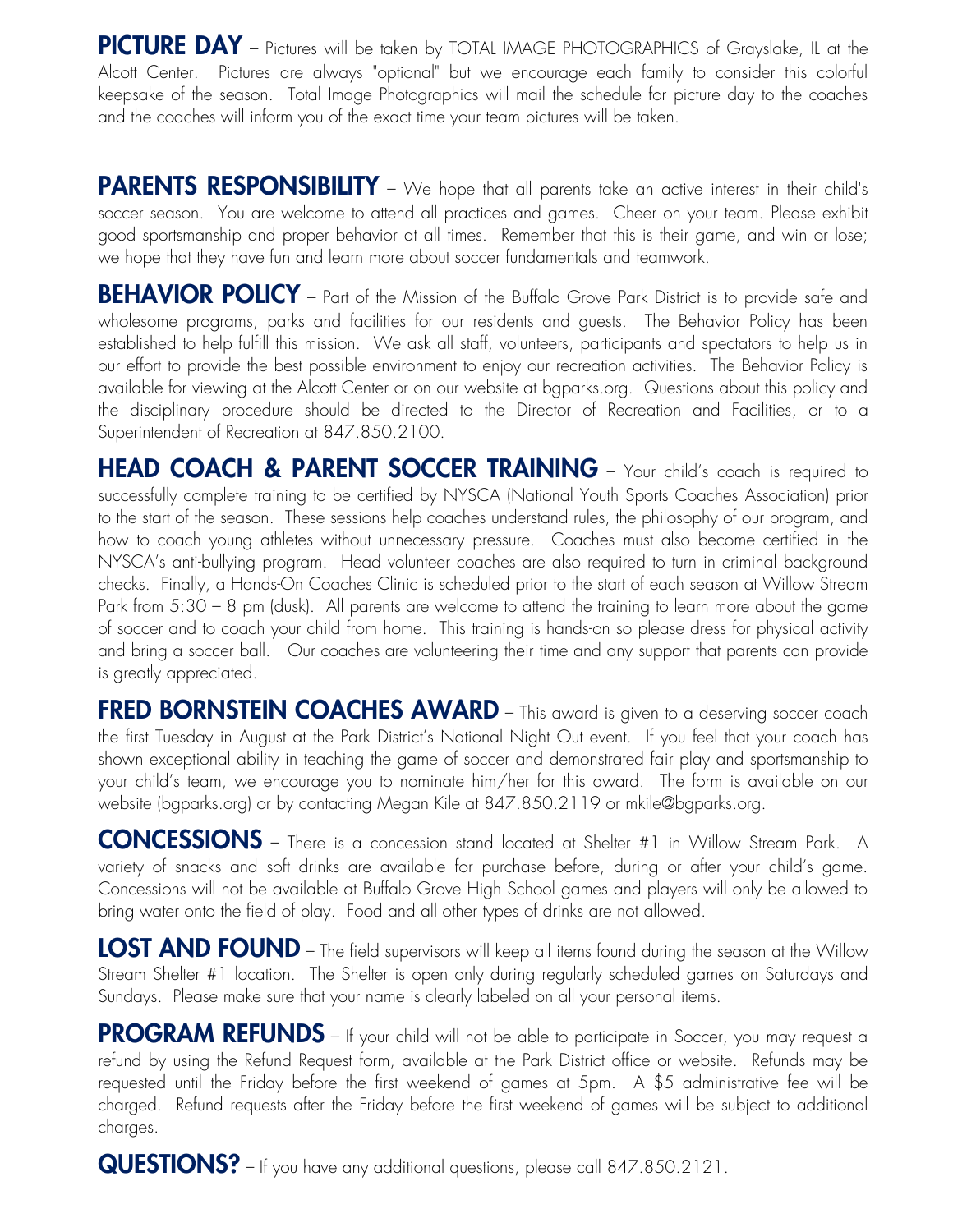# TEN COMMANDMENTS OF A SOCCER PA

#### WHAT EVERY SOCCER MOM AND DAD SHOULD KNOW

by Nicholas Farrell

(Originally published in Metroparent Magazine, June issue.)

Today's soccer moms and dads are more than just mini-van-driving chauffeurs or first-aid-kit-toting amateur medics. Braving inclement weather and constant traveling, they are out each weekend, cheering young athletes on to a hopeful victory and offering advice and instruction. However, even when proud parents mean well, they might actually be doing more harm than good. This handy and practical guide of five "thou shalts" and five "thou shalt nots" will assist you in honing in on behaviors that soccer coaches love to see from parents — while also identifying and removing the bad ones.

Thou shalt not shout commands at the player with the ball.

It's easy to think that the player with the ball is, for the moment, the most important player on the field. But for young players, this is the most stressful position to be in. "You've got defenders trying to get the ball away from you and teammates shouting for the ball to be passed to them," says Darryl Towers, a boys' and girls' coach from the Cedarburg Soccer Club. "In this situation, the last thing a child needs is parents shouting instructions from the sideline, which only adds to the stress." Instead, Towers recommends directing instruction to players not directly involved in the play. "Letting other players know where they need to be is acceptable, but the player on the ball must learn to think and make quick decisions for him or herself."



#### Thou shalt not use the phrases "kick it" or "boot the ball."

Of course it's thrilling to see your child boot the ball as far as he can downfield. But soccer isn't all about long kicks. Even at the earliest ages, soccer coaches emphasize possession as the name of the game. Towers understands that parents see long kicks as a way to move down the field quickly but insists that keeping the ball is more important. "Phrases such as 'kick it' or 'boot it' actually go against everything that we are trying to teach because they tend to encourage a kick that is wild and panicked instead of a simple pass to a teammate," Towers says. Instead, he reiterates that the preferred advice from parents should focus less on the player with the ball and more on instructing other players to make themselves available for passing.

## Thou shalt not try to control the game from the sidelines.

On the sidelines, a parent's passion and energy can sometimes be misdirected into controlling coaching. It seems impossible to direct a child's every move, right? The same goes for soccer, says Mark Yeandle, a former All-American collegiate player and a youth soccer coach and camp director for Mequon Soccer Club. "Unlike a lot of other sports, soccer isn't a sport in which instruction from the sideline plays a crucial role in the flow of the game," says Yeandle. "It is ultimately controlled and coached on the field by the players themselves."

## Thou shalt not coach thy child against the coach's orders.

Looking for a way to get under the coach's skin? "Giving instructions or orders that contradict those of the coach is a surefire way to get us to pull our hair out," says Yeandle. While parents may disagree with the coach's tactics, such as the position a child plays or the amount of playing time he receives, it's important to remember that the coaches are in their position for a reason. "When a parent doesn't agree with a coach, they should speak to them privately," declares Yeandle, "But instructing a child to disobey his coach will only teach selfishness and likely produce negative results on the field."

Thou shalt not disrespect referees or the opponent.

Don't be *that* parent who embarrasses her child by hollering at referees or insulting players from the other team. Yeandle notes that referees make mistakes just as players do and should not be abused because of it. "The referee and the opponent are simply a part of the game and should be respected as such," he says. Towers agrees and urges parents to put their best foot forward at all times. "Setting a good example for your child and other parents is probably the most important thing you can do."